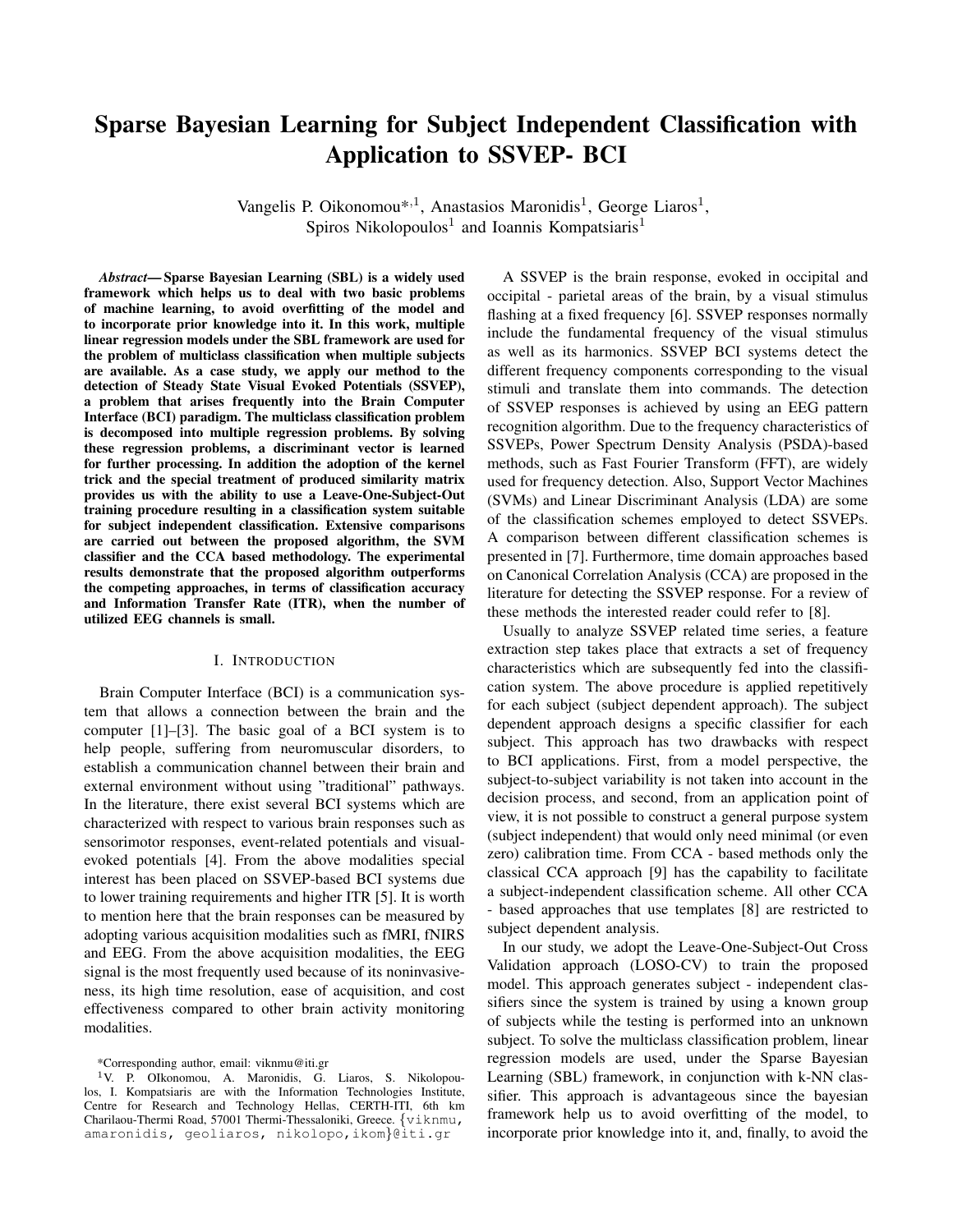need for a cross validation procedure in order to determine the optimal model parameter(s), such as in the case of determining the cost C of SVM classifier.

In the following sections, at first, we describe the proposed classification scheme and how the proposed approach performs subject independent analysis by exploiting the structure of a kernel matrix. Then, experimental results are provided by using a publicly available SSVEP dataset. Also, a comparison with well known approaches, such as the SVM classifier and the CCA approach, is provided. Finally, we provide the conclusions of our work and future directions.

# II. METHODOLOGY

Let  $x_1, x_2, \dots, x_N \in \Re^D$  be a set of EEG samples (feature vectors), where each sample is the concatenation of P temporal points from M channels, i.e.  $D = M \times P$ and N is the number of training samples. The classes are represented by adopting the  $1$ -of- $K$  coding scheme, where  $K$  is the number of classes. More specifically, for a training sample  $x_i$  belonging to class m, its label is specified as:

$$
\mathbf{y}_i = [y_1, y_2, \cdots, y_K]
$$
, where  $y_j = \begin{cases} 1, & \text{if } j = m \\ 0, & \text{otherwise} \end{cases}$ 

The above formulation provides us with the indicator matrix  $\mathbf{Y} = [\mathbf{y}_1, \mathbf{y}_2, \cdots, \mathbf{y}_N]^T, \in \Re^{N \times K}$ . Assuming that each column of matrix Y can be expressed as a linear combination of feature vectors, we obtain the following  $K$  regression models:

$$
\mathbf{y}_k = \mathbf{X} \mathbf{w}_k + \mathbf{e}_k, k = 1, \cdots, K \tag{1}
$$

The above assumption leads us to  $K$  regression models with each regression model trying to learn the labels of one class versus the rest. To obtain an estimate for the model parameters  $w_k$ , we will resort to the framework of Sparse Bayesian Learning. But before that, it is necessary to provide relevant information related to Eq. (1). The vector  $y_k \in \mathbb{R}^N$ contains 0's and 1's, with the *n*-th element being 1 if the *n*th feature vector belongs to class k. The matrix  $\mathbf{X} \in \mathbb{R}^{N \times D}$ contains the EEG samples (feature vectors)  $x_i$ ,  $i = 1, \dots, N$ and  $e_k$  denotes the noise of the model following a gaussian distribution with zero mean and precision (inverse variance)  $\beta_k$ . Finally, the  $\mathbf{w}_k \in \Re^D$  is a vector containing the model parameters (or regression coefficients).

Instead of working on the original feature space described from equation  $y_k = \mathbf{X} \mathbf{w}_k + \mathbf{e}_k = \sum_{n=1}^{D} w_{kn} \mathbf{x}_n + \mathbf{e}_k$ , we can work on kernel feature space by applying the kernel trick. In that case each regression model is described by  $\mathbf{y}_k = \sum_{n=1}^N w'_{kn} k(\mathbf{x}_k, \mathbf{x}_n) + \mathbf{e}_k = \mathbf{X}' \mathbf{w}'_k + \mathbf{e}_k$  where the matrix  $X'$  is an  $N \times N$  symmetric matrix with elements  $X_{nm} = k(\mathbf{x}_n, \mathbf{x}_m)$ ,  $k(\cdot)$  is the kernel function and  $\mathbf{w}'_k \in$  $\Re^N$  is the new vector of model parameters. It is worth to note here that the kernel method can be useful in high dimensional settings, even if we only use a linear kernel. More specifically, to compute the regression coefficients  $w_k$  into the original feature space (primal variables), the computational cost is  $O(D^3)$ , while in the kernel feature space is  $O(N^3)$  [10]. When  $D >> N$ , as it is the case for

the SSVEP analysis, the computational cost of working into the original feature space is considerable compared to the kernel feature space.

In the case where the features are coming from  $S$  distinct sources (i.e. different subjects), the similarity matrix  $X$  has the following form:

$$
\mathbf{X}' = [\mathbf{X}'_1 \mathbf{X}'_2 \cdots \mathbf{X}'_S] \tag{2}
$$

where  $\mathbf{X}'_s \in \Re^{N \times N_s}, s = 1, \cdots, S$  contains the similarities of s-th source and  $N_s$  is the number of samples belonging to s-th sources  $(\sum_{s=1}^{S} N_s = N)$ . By exploiting this particular structure of similarity matrix, and taking into account the above representation of multiclass SSVEP problem (see Eq. 1), we obtain the following  $K$  linear models

$$
\mathbf{y}_{k} = \sum_{s=1}^{S} \mathbf{X}'_{(s)} \mathbf{w}_{k}^{(s)} + \mathbf{e}_{k}, k = 1, \cdots, K, s = 1, \cdots, S
$$

$$
= \sum_{m=1}^{M} (\mathbf{X}'_{(s)} \mathbf{w}_{k}^{(s)} + \mathbf{e}_{k}^{(s)}), \sum_{s=1}^{K} \mathbf{1}, \cdots, S
$$
(3)

Furthermore, in the above equation, we have decomposed the noise component into  $S$  components. By assuming that observations  $y_k$  can be decomposed into S components,  $\mathbf{y}_k^{(s)} = \frac{1}{S} \mathbf{y}_k$ ,  $s = 1, \cdots, S$ , and in conjunction with Eq. 3, we obtain the following  $S \times K$  linear models

$$
\mathbf{y}_{k}^{(s)} = \mathbf{X'}_{(s)} \mathbf{w}_{k}^{(s)} + \mathbf{e}_{k}^{(s)}, k = 1, \cdots, K, s = 1, \cdots, S \quad (4)
$$

Our goal is to estimate the regression parameters  $w^{(s)}$  given the observations  $y_k^{(s)}$  $k^{(s)}$  and the similarity matrices  $\mathbf{X}_{(s)}$ . In the next subsection, we describe the estimation procedure. Furthermore, since the linear models are independent to each other, due to the assumptions that we have made, we will omit the subscript notations.

It is worth to note that the proposed decomposition of  $X'$  can not be applied into the original feature domain, but only into the kernel domain, since we exploit the structure of similarity matrix  $X'$  in order to perform the classification. This structure doesn't exist into the original feature domain but it is a by-product of kernel transformation. Also, the matrix  $X'$ <sub>s</sub> contains the similarities of source (i.e. subject) s with respect to all other sources (i.e. subjects). Due to this property the proposed algorithm adopts a generalization ability among all subjects (see Algorithm 1 below).

## *A. Sparse Bayesian Learning*

Our goal is to infer/learn the model parameters w and use them to make predictions about the class labels. In our study, we adopt a probabilistic view of model analysis, and more specifically a bayesian setting of the model through priors distributions. These types of models can be treated by using the bayesian evidence framework or the Variational Bayesian (VB) framework [11]. In our approach, we follow the VB framework since it provides us the ability to use prior (and hyperprior) distributions over all model parameters.

A useful choice for the prior distribution is the sparse prior [12], where the parameter vector w is treated as a random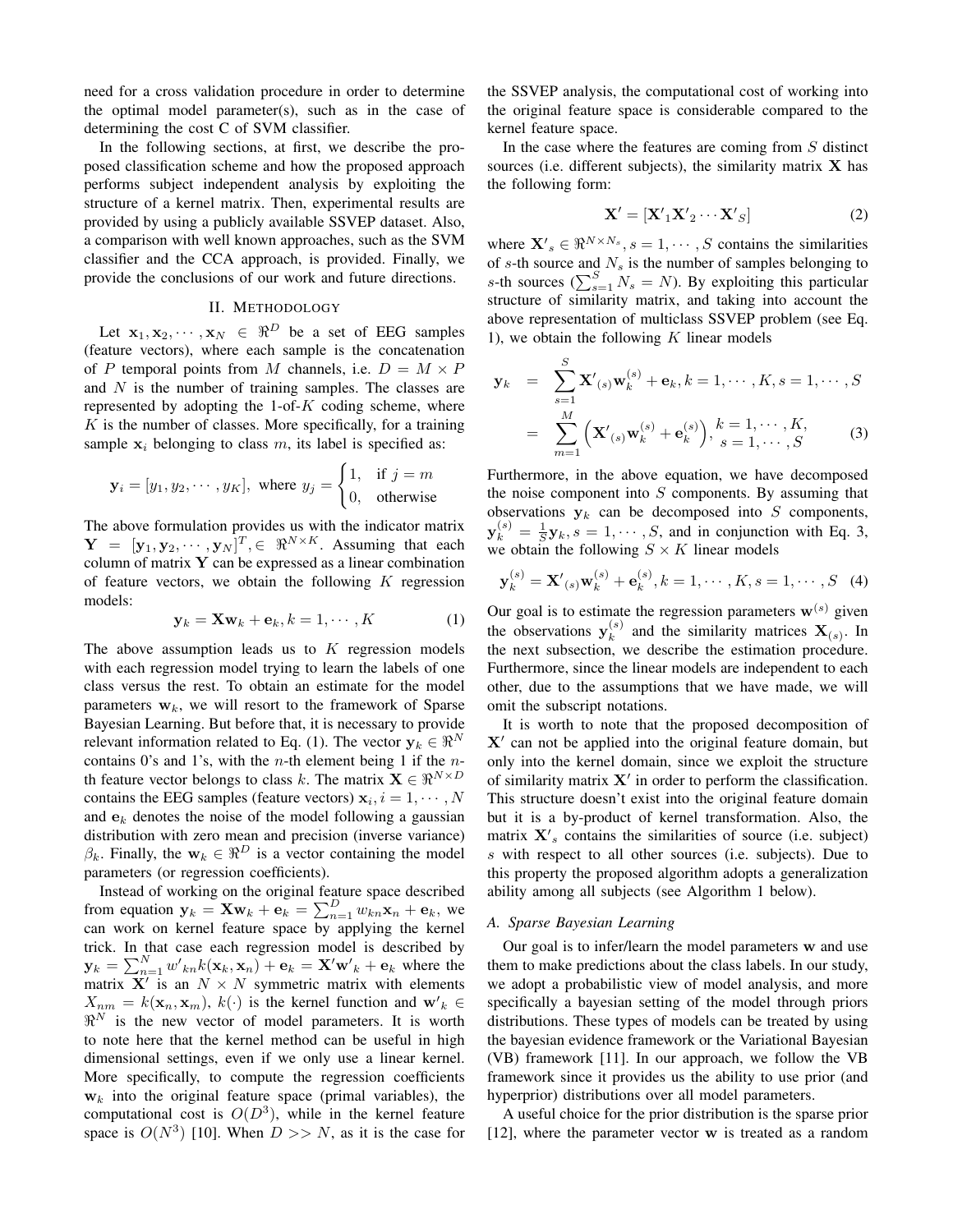variable with Gaussian prior of zero mean and variance  $a_i^{-1}$ for each element in the vector w:

$$
p(\mathbf{w}|\mathbf{a}) = \prod_{i=1}^{N_s} N(0, a_i^{-1}),
$$
 (5)

where  $N<sub>s</sub>$  is the length of the vector w. Each parameter  $a_i$ , which controls the prior distribution of the parameters w, follows a Gamma distribution, so the overall prior over all  $a_i$  is a product of Gamma distributions given by:  $p(\mathbf{a}) =$  $\prod_{i=1}^{N_s}Gamma(a_i; b_a, c_a)$ . Furthermore, the overall precision (inverse variance)  $\beta$  of the noise follows a Gamma distribution:  $p(\beta) = Gamma(\beta; b, c) = \frac{1}{\Gamma(c)} \frac{\beta^{(c-1)}}{b^c}$  $\frac{c-1)}{b^c} \exp \Big\{ - \frac{\beta}{b} \Big\},$ where b and c is the scale and the shape of the Gamma distribution, respectively. So, the overall prior over model parameters  $\{ \mathbf{w}, \mathbf{a}, \beta \}$  is:  $p(\mathbf{w}, \mathbf{a}, \beta) = p(\mathbf{w}|\mathbf{a}) \prod_{i=1}^{N_s} p(a_i)p(\beta)$ . The likelihood of the data is given by:

$$
p(\mathbf{y}|\mathbf{w}, \beta) = \frac{\beta^{\frac{N}{2}}}{(2\pi)^{\frac{N}{2}}} \cdot \exp\left\{-\frac{\beta}{2}(\mathbf{y} - \mathbf{X}'\mathbf{w})^T(\mathbf{y} - \mathbf{X}'\mathbf{w})\right\}
$$
(6)

To apply the VB methodology [11] we need to define an approximate posterior based on one factorization over the parameters  $\{w, a, \beta\}$ . In our study we choose the following factorization:  $q(\mathbf{w}, \mathbf{a}, \beta) = q(\mathbf{w}|\mathbf{a}) \prod_{i=1}^{N_s} q(a_i)q(\beta)$ .

Applying the VB methodology, and taking into account the above factorization, the following posteriors are obtained:  $q(\mathbf{w}) = N(\mathbf{\hat{w}}, \mathbf{C_w}), q(\beta) = Gamma(\beta; b', c'), q(\mathbf{a}) =$  $\prod_{i=1}^{N_s} Gamma(a_i; b'_{a_i}, c'_{a_i})$ , where

$$
\mathbf{C}_{\mathbf{w}} = (\hat{\beta} \mathbf{X}'^T \mathbf{X}' + \hat{\mathbf{A}})^{-1}, \tag{7}
$$

$$
\hat{\mathbf{w}} = (\hat{\beta}\mathbf{X}'^T\mathbf{X}' + \hat{\mathbf{A}})^{-1}\hat{\beta}\mathbf{X}'^T\mathbf{y},
$$
\n(8)

$$
\frac{1}{b'_{a_i}} = \frac{1}{2}(\hat{w}_i^2 + \mathbf{C}_{\mathbf{w}}(i, i)) + \frac{1}{b_a},
$$
\n(9)

$$
c'_{a_i} = \frac{1}{2} + c_a,\tag{10}
$$

$$
\hat{a}_i = b_{a_i} c_{a_i},
$$
\n
$$
\frac{1}{b'_\beta} = \frac{1}{2} (\mathbf{y} - \mathbf{X}'\mathbf{w})^T (\mathbf{y} - \mathbf{X}'\mathbf{w}) +
$$
\n(11)

$$
tr(\mathbf{X'}^T \mathbf{X'} \mathbf{C_w}) + \frac{1}{b},\tag{12}
$$

$$
\begin{array}{rcl}\n\lambda' & = & \frac{N}{2} + c, \\
\lambda' & & \lambda' \\
\end{array}\n\tag{13}
$$

$$
\hat{\beta} = b_{\beta}^{'} c_{\beta}^{'}, \tag{14}
$$

In the above equations,  $\vec{A}$  is a diagonal matrix with the mean of parameters  $a_i$  in its main diagonal. Eqs. (7) - (14) are applied iteratively until convergence.

#### *B. Overall Classification procedure*

c

Given an unknown similarity vector x, the full predictive distribution is given by:  $p(y|\mathbf{x})$  =  $\int \int p(y|\mathbf{x}, \mathbf{w}, \beta)p(\mathbf{w}, \beta)d\mathbf{w}d\beta$ . However, the above integration over both w and  $\beta$  is intractable [13]. But we can approximate the predictive distribution by  $p(y|\mathbf{x})$  =  $\int \int p(y|\mathbf{x}, \mathbf{w}, \beta)q(\mathbf{w})d\mathbf{w}$ . The above integration results in a gaussian distribution  $p(y|\mathbf{x}) = \mathcal{N}(\mathbf{x}^T \hat{\mathbf{w}}, \hat{\beta} + \mathbf{x}^T C_{\mathbf{w}} \mathbf{x})$ 

[13]. In our analysis we use the predictive mean  $x^T \hat{w}$  as a new feature. More specifically, when a new unknown feature vector  $x$  is provided, the  $K$  predictive means are calculated, constructing the new discriminant feature vector, and then the k-nearest-neighbour (k-NN) algorithm is applied to perform the classification. The overall procedure is described in Algorithm 1.

Data: EEG data Result: Classification output Perform the kernel trick to obtain the similarities, i.e matrix  $X'$ ; for *each subject* s do extract matrix  $X'_{s}$ ; for *each label* k do extract label vector  $y_k^{(s)}$  $\binom{s}{k}$ ; learn parameters  $\mathbf{w}_k^{(s)}$  $k^{(s)}$  by using Eqs. (7) - (14); end

end

construct the augmented vector of parameters

$$
\mathbf{w}_k = [\mathbf{w}_k^{(1)}, \mathbf{w}_k^{(2)}, \cdots, \mathbf{w}_k^{(S)}];
$$
  
for each unknown similarity vector **x** construct the new  
feature vector  $\mathbf{z} = [\mathbf{x}^T \mathbf{w}_1, \mathbf{x}^T \mathbf{w}_2, \cdots, \mathbf{x}^T \mathbf{w}_K];$ 

Use  $k$ -NN classifier to classify vector  $z$ .

Algorithm 1: Overall Classification Procedure

## III. RESULTS

In order to validate the performance of the proposed classification algorithm for SSVEP classification, we use the EEG dataset described in [8]. In this dataset, 12-target visual stimuli were presented on a 27-inch LCD monitor. Ten healthy subjects with normal or corrected-to-normal vision participated in this study. EEG data were recorded with 8 electrodes covering the occipital area. All EEG data were down-sampled to 256Hz and then were band-pass filtered from 6Hz to 80Hz. Further information about the preprocessing steps on this dataset can be found in [8].

Let X be a matrix of size  $M \times P$  containing the samples from one EEG trial, where  $M$  is the number of channels and  $P$  the number of time samples. The goal of a SSVEP pattern recognition algorithm is to take as input the matrix  $X$  and assign it into one of  $K(=12)$  classes, where each class corresponds to a stimulation frequency  $f_k, k = 1, \dots, K$ . In our study, we concatenate the matrix  $\mathcal X$  into one large feature vector. Also, to train the classifiers, the Leave-One-Subject-Out (LOSO) cross - validation approach is adopted. This training procedure provides us with the ability to construct subject independent systems, since the classifiers are trained by using a group of subjects, and then, tested in subjects not belonging to the training group.

We compared the proposed classification scheme (name it from now on SBL-SIC) with the well - known SVM classifier and the classical CCA approach. The performance of all approaches has been compared in terms of classification accuracy and Information Transfer Rate (ITR) [8]. The ITR is a measure that takes into account the classification accuracy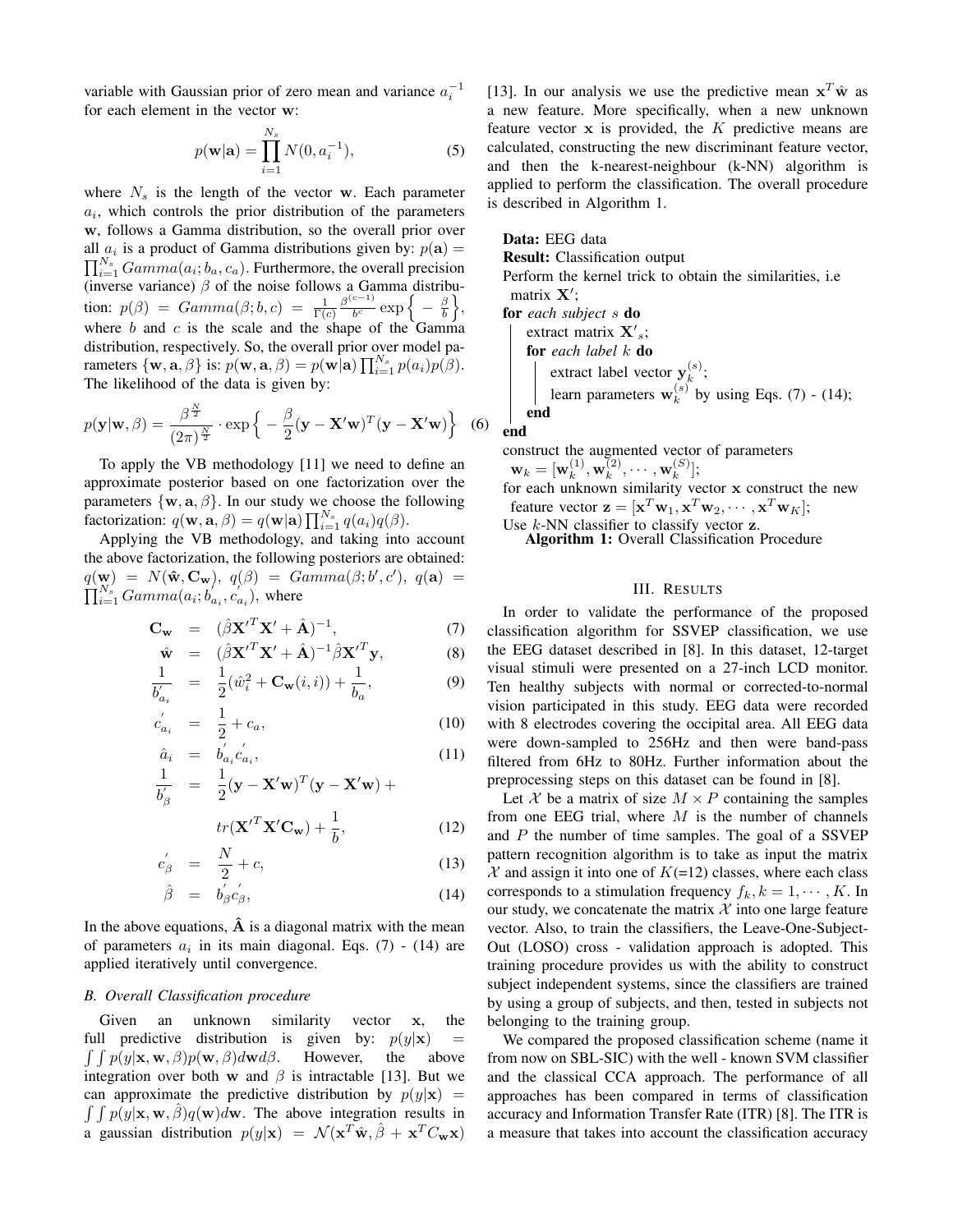of the algorithm as well as the data length (time) to achieve the corresponding accuracy. The above measures have been computed by using variable time lengths from the beginning of stimulus and various channels configurations. For the SVM classifier we adopt the one-vs-all scheme, a linear kernel, as the proposed method, and we set the parameter cost C equal to 1. All the experiments have been performed using the eeg-processing-toolbox [14].

In our study, we performed three series of experiments by using different configurations of EEG recordings. At the first experiment all channels (8) of the dataset are used. At the second experiment, we used 3 channels, the channel Oz and two other channels, which are based close to O1 and O2. In this experiment, the used channels are the classical channels of 10-20 international EEG system. Finally, at the third experiment, we used 2 channels (O1 and O2) where we have excluded the Oz from the previous 3 channels. This configuration corresponds to a device with small number of channels such as the EMOTIV EPOC device [15]. The obtained results are reported in Fig. 1 for the aforementioned approaches and channel configurations. For the 8-channel configuration the CCA approach provides us with the best accuracy at time length equal to 4secs, while the SVM approach present the better ITR at 1sec. However, in the other two configurations, 3-channel and 2-channel, the SBL-SIC method outperforms considerably the SVM and the CCA with respect to both measures. Furthermore, the difference between the SBL-SIC and the other two approaches is more obvious in the 2-channel configuration.

#### IV. CONCLUSIONS

In this work, a new classification scheme is proposed for subject independent classification. The proposed method has been compared with the SVM classifier and the CCA approach. To train the proposed method, the LOSO CV training procedure has been adopted. The presented results have shown that the proposed classification procedure is more suitable to analyze SSVEP data when the number of channels is small, a useful characteristic in cases where we use limited number of channels, for example when the EMOTIV EPOC device [15] is used. In the future, we intent to incorporate other types of sparse priors into the proposed model and ways on reducing the calibration time (i.e. less trials) of the proposed procedure. Also, various kernels (for the kernel-based approaches) should be investigated with respect to the properties of a SSVEP EEG signal (i.e. multichannel recordings with a dominant frequency related to the frequency of the visual stimulus).

### V. ACKNOWLEDGEMENTS

This work is part of project MAMEM that has received funding from the European Unions Horizon 2020 research and innovation programme under grant agreement No 644780.

#### **REFERENCES**

- [1] J. R. Wolpaw, N. Birbaumer, D. J. McFarland, G. Pfurtscheller, and T. M. Vaughan, "Brain computer interfaces for communication and control," *Clinical Neurophysiology*, vol. 113, no. 6, pp. 767 – 791, 2002.
- [2] G. Pfurtscheller, R. Leeb, C. Keinrath, D. Friedman, C. Neuper, C. Guger, and M. Slater, "Walking from thought," *Brain Res.*, vol. 1071, no. 1, p. 145152, 2006.
- [3] N. Hill, T. Lal, M. Schroder, T. Hinterberger, B. Wilhelm, F. Nijboer, U. Mochty, G. Widman, C. Elger, B. Scholkopf, A. Kubler, and N. Birbaumer, "Classifying eeg and ecog signals without subject training for fast bci implementation: Comparison of nonparalyzed and completely paralyzed subjects," *IEEE Trans. Neural Syst. Rehab. Eng.*, vol. 14, p. 183186, 2006.
- [4] F. Lotte, L. Bougrain, and M. Clerc, "Electroencephalography (eeg)based brain-computer interfaces," *Wiley Encyclopedia of Electrical and Electronics Engineering*, p. 44, 2015.
- [5] M. Nakanishi, Y. Wang, Y. Wang, Y. Mitsukura, and T. Jung, "A high-speed brain speller using steady-state visual evoked potentials,' *International Journal of Neural Systems*, vol. 24, no. 06, p. 1450019, 2014.
- [6] S. Gao, Y. Wang, X. Gao, and B. Hong, "Visual and auditory brain computer interfaces," *IEEE Transactions on Biomedical Engineering*, vol. 61, pp. 1436–1447, May 2014.
- [7] V. Oikonomou, G. Liaros, K. Georgiadis, E. Chatzilari, K. Adam, S. Nikolopoulos, and I. Kompatsiaris, "Comparative evaluation of state-of-the-art algorithms for ssvep-based bcis." arXiv:1602.00904, February 2016.
- [8] M. Nakanishi, Y. Wang, Y. Wang, and T. Jung, "A comparison study of canonical correlation analysis based methods for detecting steady-state visual evoked potentials," *PLoS ONE*, p. e0140703, October 2015.
- [9] Z. Lin, C. Zhang, W. Wu, and X. Gao, "Frequency recognition based on canonical correlation analysis for ssvep-based bcis," *IEEE Transactions on Biomedical Engineering*, vol. 53, pp. 2610–2614, Dec 2006.
- [10] K. P. Murphy, *Machine Learning: A Probabilistic Perspective*. MIT Press, 2012.
- [11] C. M. Bishop, *Pattern Recognition and Machine Learning (Information Science and Statistics)*. Springer, October 2007.
- [12] M. E. Tipping, "Sparse Bayesian Learning and the Relevance Vector Machine," *Journal of Mach. Learn. Research*, vol. 1, pp. 211–244, 2001.
- [13] C. M. Bishop and M. E. Tipping, "Variational relevance vector machines," in *Proceedings of the 16th Conference in Uncertainty in Artificial Intelligence, Stanford University, Stanford, California, USA, June 30 - July 3, 2000*, pp. 46–53, 2000.
- [14] G. Liaros, V. Oikonomou, K. Georgiadis, E. Chatzilari, K. Adam, S. Nikolopoulos, and I. Kompatsiaris, "eeg-processing-toolbox." https://github.com/MAMEM/eeg-processing-toolbox, 2016.
- [15] "Emotiv." https://www.emotiv.com, 2016.